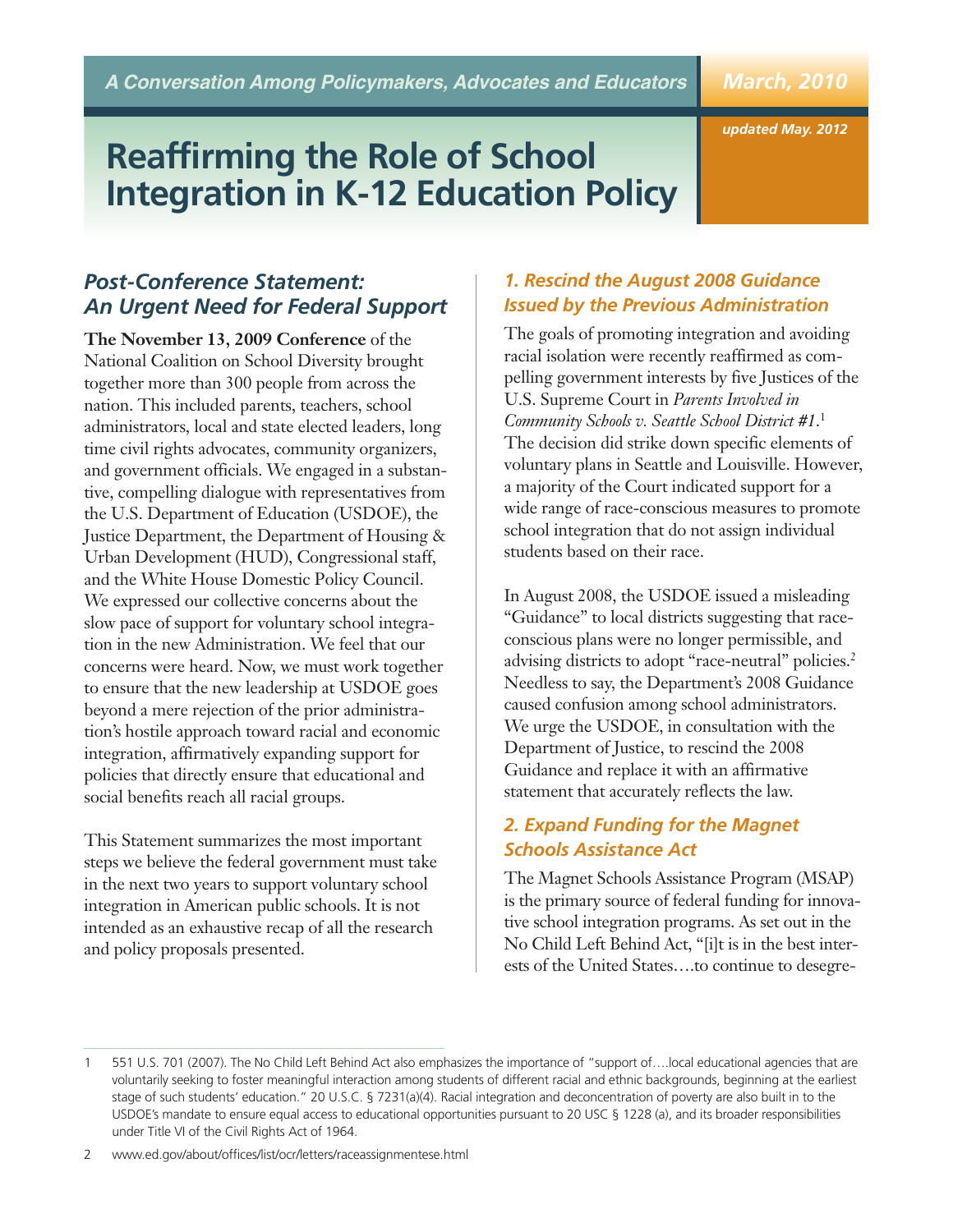gate and diversify schools by supporting magnet schools, recognizing that segregation exists between minority and non-minority students as well as among students of different minority groups." 20 U.S.C. § 7231(a)(4). However, as we heard at the conference, the president's FY 2010 budget for MSAP has been flat funded since FY08, and the number of school districts served has steadily decreased. The current budget level funds the program at \$104.83 million, supporting approximately 41 MSAP grantees in 17 states. Without funding increases or adjustments for inflation, MSAP is unable to meet the demand for more magnet school programs. <sup>3</sup> We urge the USDOE to double funding for the MSAP to at least \$210 million in 2011-12, and to include much stronger integration goals in the funding application process, along with other equity measures (including protection against within-school segregation and tracking).

## *3. Provide Support for Interdistrict Transfer Programs*

Some of the most successful school integration programs now operating involve the voluntary transfer of students in high poverty urban districts across district lines to attend higher performing (and racially integrated) suburban public schools. These programs have been studied exhaustively, and it is clear that they provide important benefits to both city and suburban students. They need the full support of the federal government, and could serve as models for other highly segregated metropolitan areas. This should include support for parent education and organizing, and transportation costs, as well as staff development and training to ensure that incoming students receive the best possible education when they arrive. Additional efforts should be made to avoid in-school segregation and address the needs of low income Latino students, students with disabilities, and students with limited English proficiency.

#### *4. Open up the New Stimulus Education Funds to Voluntary School Integration Programs*

The "Race to the Top Fund" and the "Investing in Innovation Fund," adopted pursuant to the American Recovery and Reinvestment Act of 2009 (ARRA), both have the potential to expand quality, integrated educational options for low income children in low performing schools. We again urge the USDOE to consider its mandate to promote racial and economic integration in its administration of these funds. 4

## *5. Promote School Integration in the Reauthorization of the Elementary and Secondary Education Act (ESEA)*

The upcoming reauthorization of the ESEA (which includes most of the current elements of "No Child Left Behind") is an important opportunity to restructure the delivery of Title I funding to states and local district in a way that incentivizes integration. Specifically, the USDOE should consider strong incentives to states to require cross-district transfers to permit low income students to move from high poverty schools to lower poverty schools, with funds appropriately following the students to their new districts. The USDOE should also support revisions in the basic Title I funding formula to more strongly encourage racial and economic integration, expansion of funding for parent involvement, and inclusion of a "private right of action" to permit parents to enforce their children's rights under the Act.

## *6. Incorporate Civil Rights Requirements in the Charter School System*

The growing charter school system should not be exempt from the obligation to promote racial and economic integration. These schools have great potential for diversity, because they are usually not

<sup>3</sup> We are grateful to the Magnet Schools of America, a presenter at the November 13 Conference, for this helpful budget analysis. More budget information is available at www.magnet.edu. Magnet Schools of America has requested an increase of \$100 million in the MSAP budget to fund an additional 40 districts (average grant award is \$2.5 million per year).

<sup>4</sup> Members of the Coalition have submitted formal comments on the proposed guidelines for both of these ARRA education funds. See www.prrac.org/projects/schooldiversity.php.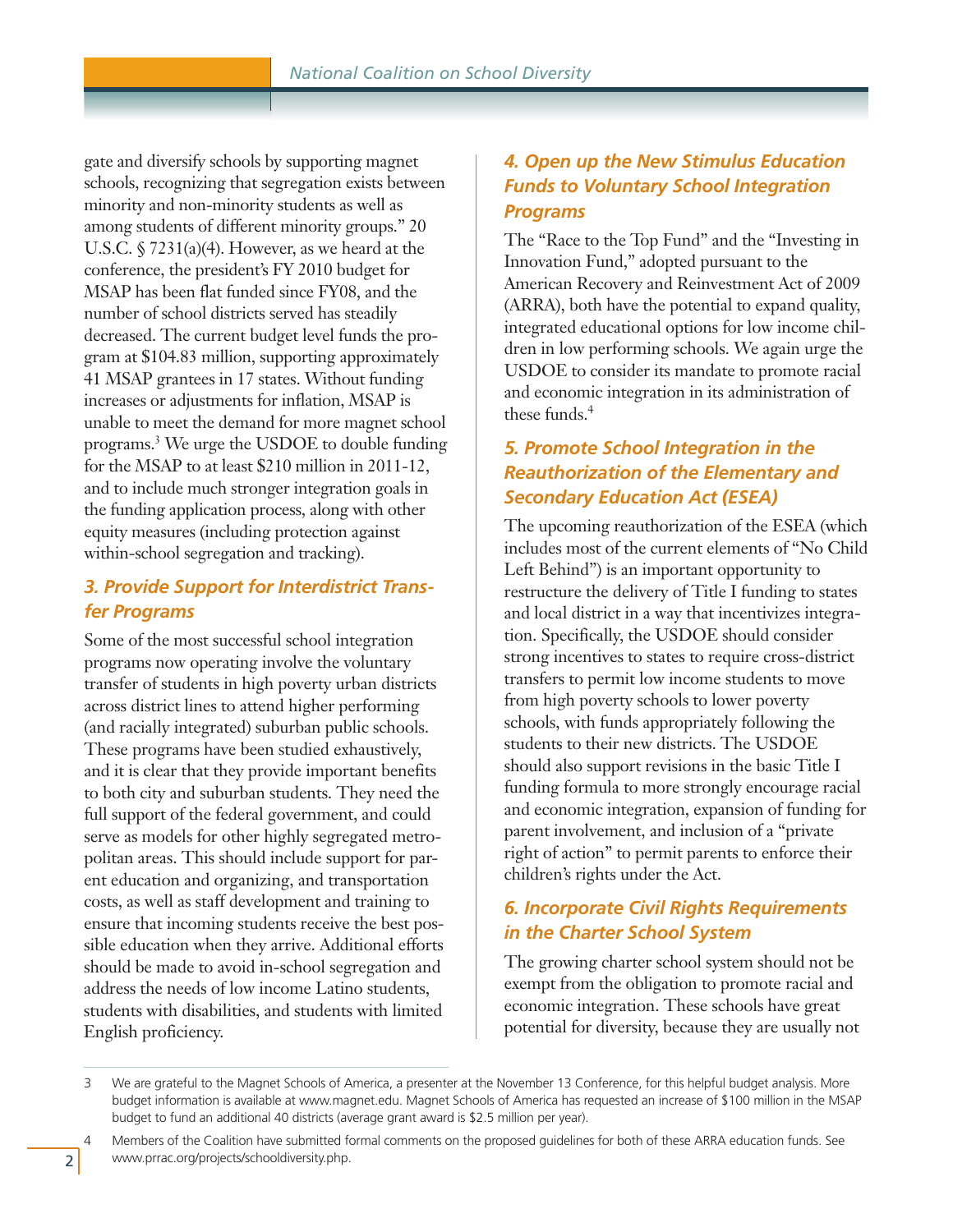restricted by school district boundaries. Yet in practice these schools tend to be more segregated than nearby conventional public schools. The USDOE should require all charter schools receiving federal funding to take affirmative steps to promote racial and economic integration – including active recruitment of children of color, lower-income families, English language learners and students with disabilities under the IDEA, as well as other appropriate pro-integration measures consistent with the *Parents Involved* decision. Similarly, consistent with Title VI, the Department should also refrain from funding *new* racially isolated schools unless such funding is necessary to prevent imminent educational harm.

## *7. Better Coordinate Housing and School Policy in Support of School Integration*

HUD and the U.S. Department of Treasury, through their extensive low income housing programs, exert significant control over where low income families are permitted to live. However, in spite of a clear mandate to promote integration,<sup>5</sup> these agencies have generally not considered the educational impacts of their policies – often steering children of low income families and children of color into high poverty, segregated schools. It is time for the USDOE to work collaboratively with HUD and Treasury to better link federal housing and school policy, including civil rights siting requirements for the Low Income Housing Tax Credit Program, strong affirmative marketing of all federally-funded housing assets in high performing school districts, and expansion of mobility counseling in the portable Housing Choice Voucher Program to allow families with young children to move into higher performing schools.

# *8. Support Strong Civil Rights Related Research at the Department of Education*

The federal government should engage in and fund research designed to assist racially integrated schools both to improve and sustain their diversity.

Similarly, studies of successful, integrated schools need to be disseminated and understood. For example, teachers in diverse and racially changing schools could benefit from research on strategies that confront and resolve racial tension, teaching strategies that include and affirm children from a variety of cultural backgrounds and strategies that help educators devise effective and fair alternatives to "tracking" systems that often disproportionately place students of color in lower-level classes. The USDOE should also explore joint research efforts with HUD on combined housing and education strategies to reduce school segregation.

# *9. Increase Civil Rights Monitoring and Enforcement*

The USDOE through the Office of Civil Rights should visibly increase its monitoring and enforcement of civil rights laws, including such issues as parental concerns of racially segregated students in re-established school boundaries and "neighborhood" schools, unnecessary clustering of English language learner students, access to special programs such as gifted and talented programs, and ongoing active review of existing enforcement agreements.

# *10. Use the Secretary's National Leadership Role to Endorse Racial Integration in Schools and Inspire Integration Efforts*

In speeches and other public comments, the Secretary of Education could emphasize that integrated public schools are important training grounds as our nation becomes more diverse. Such schools, the Secretary should emphasize, are critical elements in the health of our democracy. Visits to racially integrated magnet schools, that are also highperforming, for example, would provide public examples of such models and further endorse the goal of racial integration in public schools. Officials can stress that prodiversity efforts are voluntary measures that provide families expanded educational choices.

<sup>5</sup> The Fair Housing Act, 42 U.S.C. §3608, requires both agencies to "affirmatively further fair housing" in all of their housing and urban development activities – including an obligation to avoid segregation and promote residential integration.